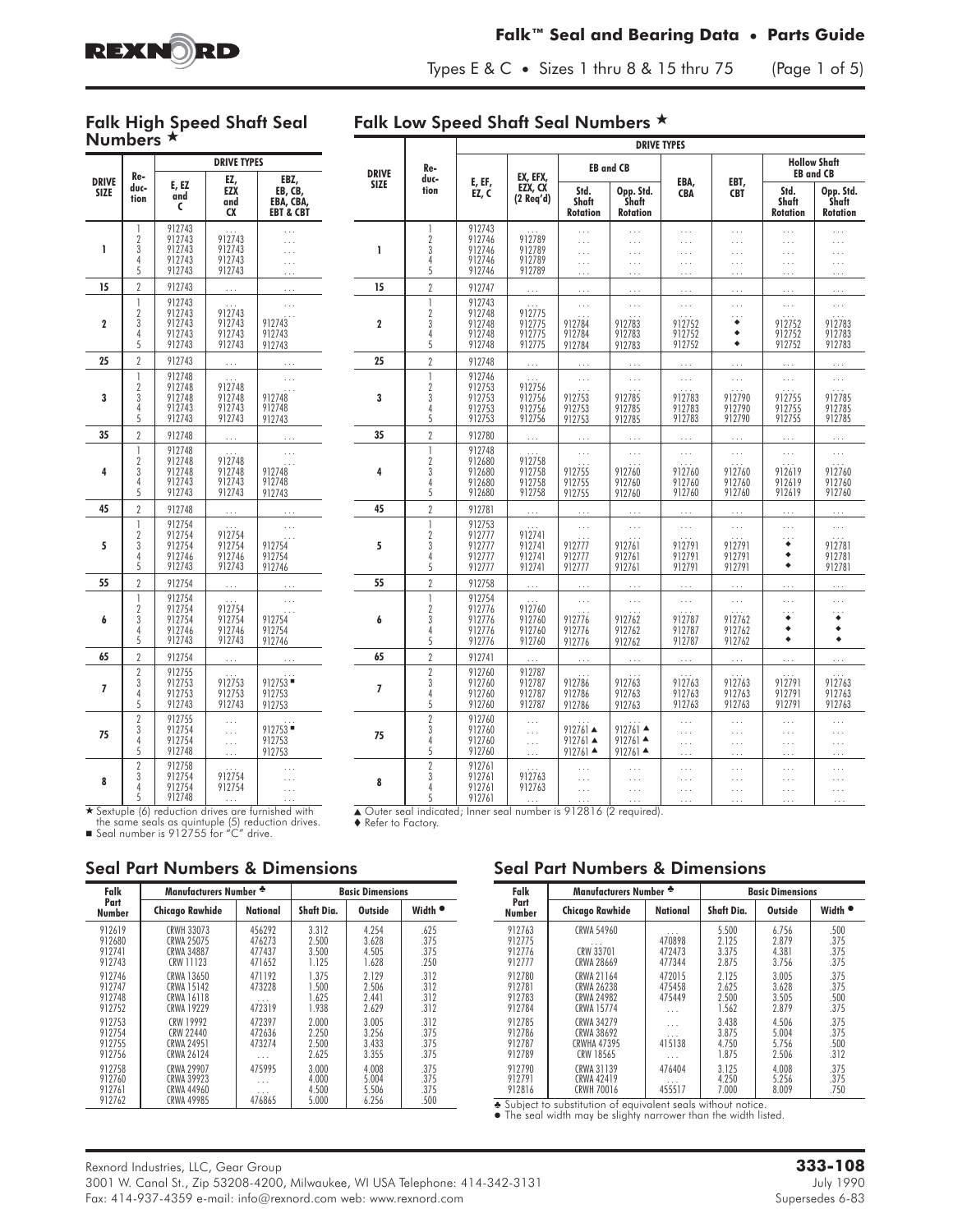

# Bearing Data for E, C and S Drives



MOTOR<br>SHAFT



Triple Reduction Quadruple Reduction Quadruple Reduction

DRIVE SIZE BEARING POSITION † 1 2 3 4 5 6 7 8 9 10 11 12 13 14 15 16 17 18 1 |919906 |919015 |919636 | A |919629 | ... |920501 | ... |919608 |919015 |919641 |919640 |919632 | B | ... | ... | ... | ... | ... | ... | ... | ... | 2 919250 919650 C D 921411 919603 921428 919607 919609 919606 919708 920500 920505 919906 919011 919614 920505 E 919920 920510 3 919246 919247 F 919907 921425 919605 921411 919611 919602 919607 919601 920501 920504 919907 919010 G 920505 929914 919921 920511 4 |919248 |919600 |919003 |919909 |921503 |921503 |921302 |921302 |919604 |919600 |919601 |920501 |920504 |919909 |919010 | H |920505 |919914 |919924 |920512 5 919249 919605 919004 919910 921501 921501 921303 921303 919610 919604 919603 920502 920502 919910 919612 J 920504 919907 919922 920508 6 921500 921300 K 919911 921502 921502 921301 921301 921500 921300 919604 920503 920503 919911 919608 L 920502 919913 919923 920513 7 ... | ... | 920535 | M | 921504 | 921520 | 921505 | 921502 | 921301 | 921655 | N | 920551 | P | Q | 919038 | 920502 | 920502 | R | 920207 | 920597 8 | ... | ... | 921408 | 921524 | ... | 921520 | ... | 921435 | 921739 | 921738 | 921729 | 921728 | 921728 | 921728 | 921728 | 921303 | ... | ... PART REFERENCE NUMBER 8A1 8A2 1A2-2 1A2-1<br>1AC2-2 1AC2-1<br>1AS2-2 1AS2-1  $5A1$   $5A1$   $5A2$   $5AB2$   $4A1$   $4A2$   $3A2$ 3AF2 3A1 3AF1 1A3-2 1A3-1<br>1AC3-2 1AC3-1<br>1AS3-2 1AS3-1 2A2 2A1 1A4-2 1A4-1<br>1AC4-2 1AC4-1<br>1AS4-2 1AS4-1 1AC2-2 1AC2-1 5A1 | 5AB1 | 5A2 | 5AB2 | 4A1 | 4A2 | 3AC | 3AC | 3AC1 1AC3-2 | 1AC3-1 | 2A2 | 2A1 | 1AC4-2 | 1AC4-1 | 7AB1 | 7AB2 1AS2-2 1AS2-1 1AS3-2 1AS3-1 1AS4-2 1AS4-1

† Explanation of alphabetical symbols A thru R on Pages 3 & 4.

|                                            |                                             |                                          |                                                |                                                |                                                |                                                |                                                                                                          | <b>BEARING POSITIONS T</b>                                          |                                                  |                                                             |                                                                                           |                                        |                                                                                           |                                                                            |                                                         |                                                                            |
|--------------------------------------------|---------------------------------------------|------------------------------------------|------------------------------------------------|------------------------------------------------|------------------------------------------------|------------------------------------------------|----------------------------------------------------------------------------------------------------------|---------------------------------------------------------------------|--------------------------------------------------|-------------------------------------------------------------|-------------------------------------------------------------------------------------------|----------------------------------------|-------------------------------------------------------------------------------------------|----------------------------------------------------------------------------|---------------------------------------------------------|----------------------------------------------------------------------------|
| <b>DRIVE SIZE</b>                          | J.                                          | 4                                        |                                                | o                                              |                                                |                                                |                                                                                                          | 10                                                                  | 11                                               | 12                                                          | 13                                                                                        | 14                                     | 15                                                                                        | 16                                                                         | 17                                                      | 18                                                                         |
| 15C<br>25C<br>35C<br>45C                   | 919001<br>920532                            | 919907<br>919909                         | 919629<br>92141<br>921473<br>921503            | 920501<br>921428<br>921411<br>921302           | 919608<br>919601<br>919602<br>919604           | 919015<br>919650<br>919247<br>919600           | $\cdot$ $\cdot$ $\cdot$<br>$\cdot$ $\cdot$ $\cdot$<br>$\cdot$ $\cdot$ $\cdot$<br>$\cdot$ $\cdot$ $\cdot$ | $\cdot$ $\cdot$ $\cdot$<br>$\cdots$<br>$\cdot$ $\cdot$ $\cdot$<br>. | $\cdots$<br>$\cdots$<br>$\cdots$<br>$\cdots$     | $\cdots$<br>$\cdots$<br>$\cdot$ $\cdot$ $\cdot$<br>$\cdots$ | $\cdot$ $\cdot$ $\cdot$<br>$\cdot$ $\cdot$ $\cdot$<br>$\cdot$ $\cdot$ $\cdot$<br>$\cdots$ | $\cdots$<br>.<br>$\cdots$<br>$\cdots$  | $\cdot$ $\cdot$ $\cdot$<br>$\cdot$ $\cdot$ $\cdot$<br>$\cdot$ $\cdot$ $\cdot$<br>$\cdots$ | $\cdot$ $\cdot$ $\cdot$<br>$\cdot$ $\cdot$ $\cdot$<br>$\cdots$<br>$\cdots$ | $\cdots$<br>$\cdots$<br>$\cdots$<br>$\cdots$            | $\cdot$ $\cdot$ $\cdot$<br>$\cdot$ $\cdot$ $\cdot$<br>$\cdots$<br>$\cdots$ |
| 55C<br>65C<br>75C2/E2<br>75C3/4<br>75CB/EB | 919004<br>W<br>920535<br>$\cdots$<br>920535 | 919910<br>91991<br>$\Lambda$<br>$\cdots$ | 921501<br>921502<br>921504<br>921504<br>921576 | 921303<br>921301<br>921505<br>921505<br>921577 | 919610<br>921500<br>921301<br>921301<br>921301 | 919605<br>921300<br>921655<br>921501<br>921655 | $\cdot$ $\cdot$ $\cdot$<br>$\cdots$<br>$\cdots$<br>921730                                                | .<br>.<br>$\cdots$<br>921388<br>920551                              | $\cdots$<br>$\cdots$<br>$\cdots$<br>921729<br>AA | $\cdots$<br>$\cdots$<br>$\cdots$<br>921303<br>AB            | $\cdots$<br>.<br>$\cdots$<br>921728<br>919038                                             | .<br>.<br>$\cdots$<br>921728<br>920502 | $\cdots$<br>$\cdots$<br>$\cdots$<br>921728<br>920502                                      | $\cdots$<br>$\cdots$<br>$\cdots$<br>921303<br>AC                           | .<br>.<br>$\cdots$<br>$\cdot$ $\cdot$ $\cdot$<br>921548 | $\cdots$<br>$\cdots$<br>$\cdots$<br>$\cdots$<br>921548                     |
|                                            | <b>PART REFERENCE NUMBER</b>                |                                          |                                                |                                                |                                                |                                                |                                                                                                          |                                                                     |                                                  |                                                             |                                                                                           |                                        |                                                                                           |                                                                            |                                                         |                                                                            |
|                                            | $1A2-2$<br>1AC2-2<br>1AS2-2                 | $142-1$<br>$ AC2-1 $<br><b>IAS2-1</b>    | 5Ai<br>5AB <sub>i</sub>                        | 5A2<br>5AB2                                    | 4A1                                            | 4A2                                            | 3A2                                                                                                      | 3A                                                                  | $1A3-2$<br>1AC3-2<br>1AS3-2                      | $1A3-1$<br>1AC3-<br>$1AS3-$                                 | 2A2                                                                                       | 2A1                                    | $1A4-2$<br>1AC4-2<br>1AS4-2                                                               | $1A4-1$<br>1AC4-1<br>1AS4-1                                                | 7AB1                                                    | 7AB2                                                                       |

† Explanation of alphabetical symbols S thru AC on Page 4.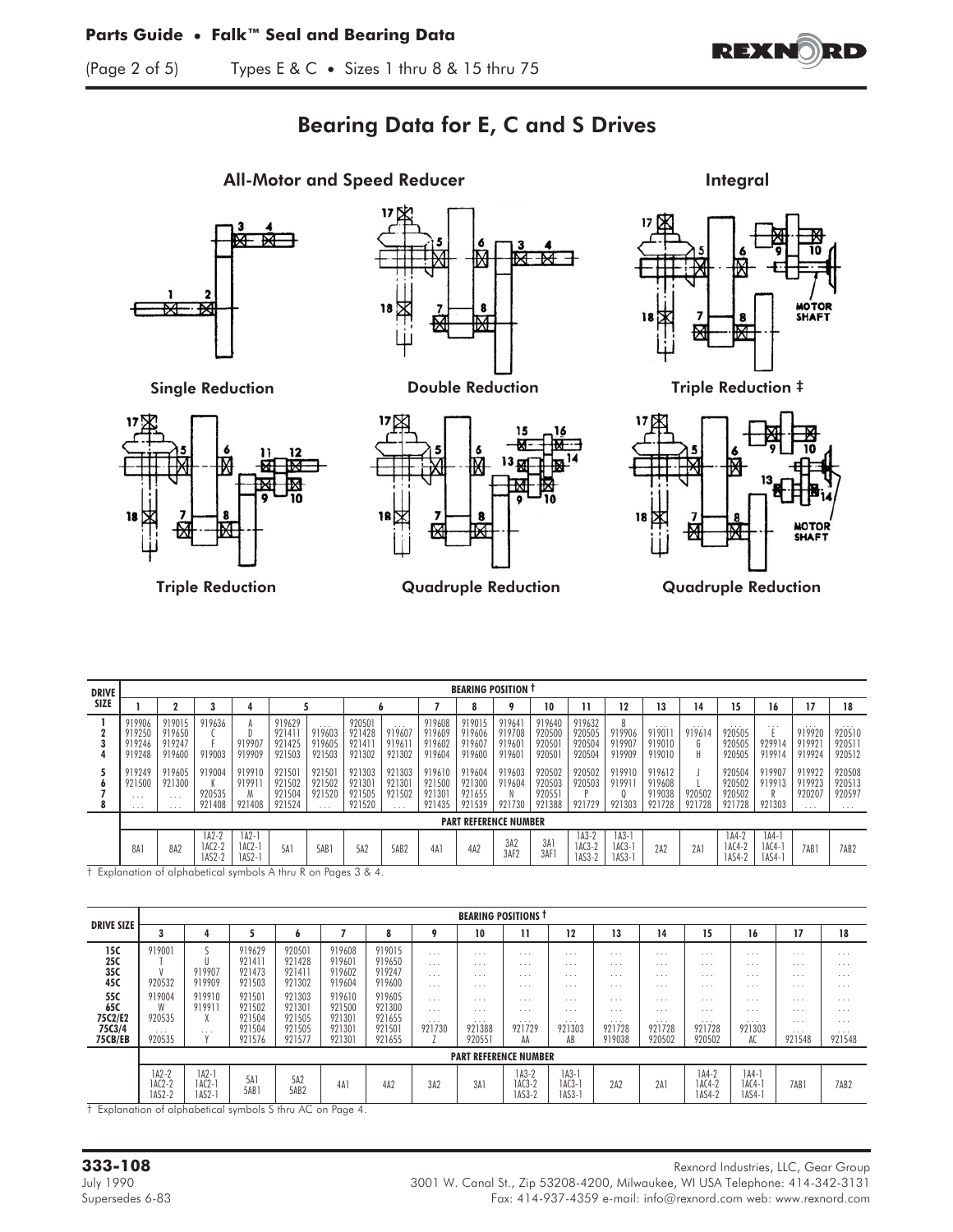

Types E & C **•** Sizes 1 thru 8 & 15 thru 75 (Page 3 of 5)

## Bearing Data (Cont.)

| Symbol | Unit                 | Model        | <b>Ratio Range</b>     | Group           | <b>Falk Part Number</b> | Remarks                                                     |
|--------|----------------------|--------------|------------------------|-----------------|-------------------------|-------------------------------------------------------------|
|        |                      |              | $1.212 - 2.789$        |                 | 919908                  |                                                             |
|        | 1 <sup>C</sup> 1     | A<br>B       | $3.438 - 6.167$        | .               | 919906                  | EZ1 with backstop and all C1                                |
|        | 1EZ1                 |              | All                    |                 | 919906                  | EZ1 without backstop                                        |
| A      |                      |              | $2.718 - 9.361$        |                 | 919908                  |                                                             |
|        | 1C2<br>1EZ2          | A&B<br>C & D | 11.478 - 25.253        | $\cdots$        | 919906                  | EZ2 with backstop and all C                                 |
|        |                      |              | All                    |                 | 919906                  | EZ1 without backstop                                        |
| B      | 1C3                  | A&B          | $31.367 - 71.320$      |                 | 919915                  |                                                             |
|        | 1EZ3                 | C & D        | 85.202 - 153.79        | $\cdots$        | 919916                  |                                                             |
|        |                      |              | $1.212 - 1.875$        |                 | 920611                  | EZ1 with backstop and all C1                                |
|        | 2C1/2EZ1             | А            | $2.238 - 6.200$        | $\ldots$        | 919001                  |                                                             |
|        |                      |              | All                    |                 | 919001                  | EZ1 without backstop                                        |
|        |                      |              | $2.713 - 4.196$        | FF              | 920611                  |                                                             |
|        |                      |              | $4.949 - 7.656$        | GG              |                         | EZ2 with backstop and all C2                                |
|        | 2C2/2EZ2             | A, B & C     | $5.009 - 9.347$        | FF              | 919001                  |                                                             |
| C      |                      |              | $9.139 - 25.32$        | GG              |                         |                                                             |
|        |                      |              | All<br>$4.069 - 6.294$ | .               | 919001                  | EZ2 without backstop                                        |
|        |                      |              | 7.424 - 11.48          | HΗ<br>JJ        | 920611                  |                                                             |
|        |                      |              | $7.514 - 14.02$        | HΗ              |                         | EB3 with backstop and all CB3                               |
|        | 2CB3/2EB3            | A            | $13.71 - 37.98$        | JJ              | 919001                  |                                                             |
|        |                      |              | All                    | .               | 919001                  | EB3 without backstop                                        |
|        |                      |              | $1.212 - 1.875$        |                 |                         |                                                             |
|        | 2C1/2EZ1             | A            | $2.238 - 6.200$        | $\cdots$        | 919906                  | EZ1 with backstop and all C1                                |
|        |                      |              | All                    |                 | 919908                  | EZ1 without backstop                                        |
|        |                      |              | $2.713 - 4.196$        | FF              |                         |                                                             |
|        |                      |              | $4.949 - 7.656$        | GG              | 919906                  |                                                             |
|        | 2C2/2EZ2             | A, B & C     | $5.009 - 9.347$        | FF              |                         | EZ2 with backstop and all C2                                |
| D      |                      |              | $9.139 - 25.32$        | GG              | 919908                  |                                                             |
|        |                      |              | All                    | .               | 919908                  | EZ2 without backstop                                        |
|        | 2CB3/2EB3            | A            | $4.069 - 6.294$        | HΗ              | 919906                  |                                                             |
|        |                      |              | 7.424 - 11.48          | JJ              |                         | EZB3 with backstop and all CB3                              |
|        |                      |              |                        | $7.514 - 14.02$ | HΗ                      | 919908                                                      |
|        |                      |              | $13.71 - 37.98$<br>All | JJ              | 919908                  | EZ2 without backstop                                        |
|        |                      |              | $198.4 - 360.7$        |                 | 919915                  |                                                             |
|        | 2C4/2EZ4             | A, B & C     | 437.8 - 950.8          |                 | 919916                  |                                                             |
| E      |                      |              | 297.6 - 5411           | .               | 919915                  |                                                             |
|        | 2CB5/2EB5            | A            | 656.7 - 1426           |                 | 919916                  |                                                             |
|        |                      |              | $1.225 - 2.773$        |                 | 920612                  |                                                             |
|        | 3C1/3EZ1             | A&B          | $3.400 - 6.188$        | $\ldots$        | 919002                  |                                                             |
|        |                      |              | $2.686 - 6.079$        | КK              |                         |                                                             |
|        |                      |              | 4.982 - 11.28          | Щ               | 920612                  |                                                             |
| F      | 3C2/3EZ2             | A, B & C     | 7.454 - 9.285          | KK              |                         |                                                             |
|        |                      |              | $13.83 - 25.16$        | LL              | 919002                  |                                                             |
|        |                      |              | $4.029 - 9.119$        | <b>MM</b>       | 920612                  |                                                             |
|        | 3CB3/3EB3            | A&B          | $7.473 - 16.91$        | ΝN              |                         |                                                             |
|        |                      |              | 11.18 - 13.93          | <b>MM</b>       | 919002                  |                                                             |
|        |                      |              | $20.74 - 37.74$        | NN              |                         |                                                             |
| G      | See Remarks          | A, B & C     | All                    | $\ldots$        | 919613                  | 3C4, 3EZ4, 3EZX4, 3CB5 & 3EBZ5                              |
|        |                      |              |                        |                 | 919635<br>919007        | 3EF4, 3EFX4 & 3EBF5<br>4C4, 4EA4, 4EF4, 4CB5, 4EBZ5 & 4EBF5 |
| н      | See Remarks<br>4EZX4 |              |                        |                 | 919613                  |                                                             |
|        | 4EFX4                | A&B          | All                    | $\cdots$        | 919635                  |                                                             |
|        | See Remarks          |              |                        |                 | 919008                  | 5C4, 5EZ4, 5EF4, 5CB5, 5EBZ5 & 5EBF5                        |
| J      | 5EZX4                | A, B, C & D  | All                    |                 | 919616                  |                                                             |
|        | 5EFX4                |              |                        | .               | 919638                  |                                                             |

### EXACT RATIOS BY GROUP

|          | GG    | HH    |       | 1/1/<br>ĸĸ. | LL    | MМ       | <b>NN</b> | <b>PP</b> | QQ    | <b>RR</b> |       |
|----------|-------|-------|-------|-------------|-------|----------|-----------|-----------|-------|-----------|-------|
| 2.713    | 4.949 | 4.069 | 7.424 | 2.686       | 4.982 | 4.029    | 7.473     | 2.749     | 5.117 | 4.124     | 7.676 |
| 3.357    | 6.125 | 5.036 | 9.187 | 3.288       | 6.100 | 4.933    | 9.150     | 3.318     | 6.177 | 4.977     | 9.266 |
| 4.196    | 7.656 | 6.294 | 11.48 | 4.102       | 7.610 | 6.153    | 11.41     | 4.106     | 7.645 | 6.159     | 11.47 |
| 5.009    | 9.139 | 7.514 | 13.71 | 4.998       | 9.272 | 7.497    | 13.91     | 5.046     | 9.394 | 7.569     | 14.09 |
| 6.243    | 11.39 | 9.365 | 17.09 | 6.079       | 11.28 | 9.119    | 16.91     | 6.117     | 11.39 | 9.176     | 17.08 |
| 7.657    | 13.97 | 1.49  | 20.95 | 1.454       | 13.83 | 11.18    | 20.74     | 7.482     | 13.93 | 11.22     | 20.89 |
| 9.347    | 17.05 | 14.02 | 25.58 | 9.285       | 17.22 | 13.93    | 25.84     | 9.404     | 17.5  | 14.11     | 26.26 |
| $\cdots$ | 20.71 | .     | 31.06 | .           | 20.56 | $\cdots$ | 30.84     | .         | 21.31 | .         | 31.96 |
| .        | 25.32 | .     | 37.98 | .           | 25.16 | .        | 37.74     | .         | 25.84 | .         | 38.76 |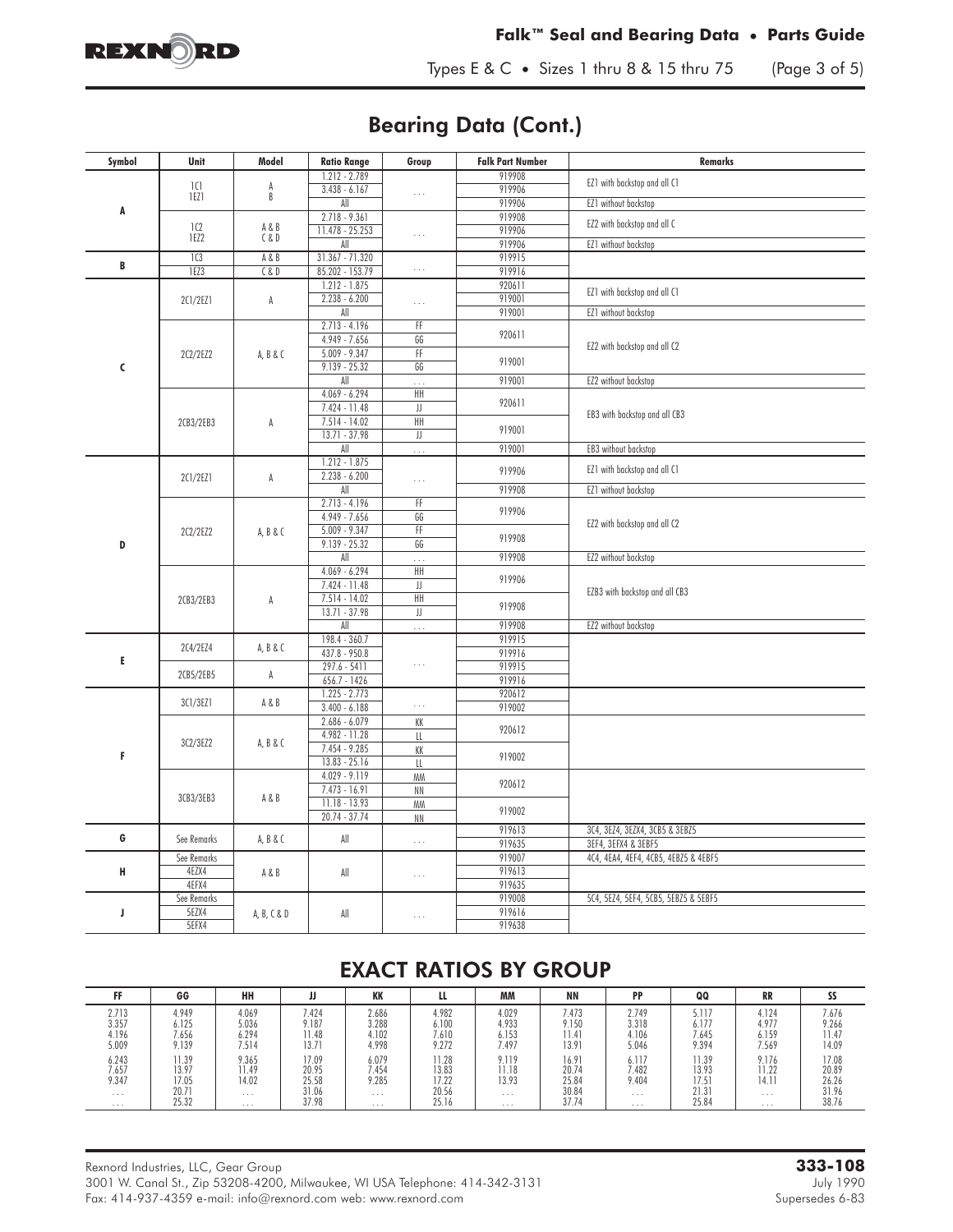#### **Parts Guide • Falk™ Seal and Bearing Data**



(Page 4 of 5) TypesE&C **•** Sizes 1 thru 8 & 15 thru 75

## BEARING DATA (Cont.)

| Symbol | Unit         | Model          | <b>Ratio Range</b>                 | Group                   | <b>Falk Part Number</b> | Remarks                                            |
|--------|--------------|----------------|------------------------------------|-------------------------|-------------------------|----------------------------------------------------|
|        |              |                | $1.231 - 3.350$                    |                         | 919005                  |                                                    |
|        | 6C1/6EZ1     | A              | $4.211 - 6.214$                    | $\cdots$                | 919006                  |                                                    |
|        |              |                | $2.749 - 7.482$                    | PP                      | 919005                  |                                                    |
|        | 6C2/6EZ2     | A              | $5.117 - 13.93$                    | $\mathsf{Q} \mathsf{Q}$ |                         |                                                    |
| K      |              |                | 9.404                              | PP                      | 919006                  |                                                    |
|        |              |                | $17.51 - 25.84$                    | QQ                      |                         |                                                    |
|        |              |                | $4.124 - 11.22$<br>$7.676 - 20.89$ | RR<br>SS                | 919005                  |                                                    |
|        | 6CB3/6EB3    | A&B            | 14.11                              | RR                      |                         |                                                    |
|        |              |                | $26.26 - 38.76$                    | $\overline{\text{SS}}$  | 919006                  |                                                    |
|        | See Remarks  |                |                                    |                         | 919009                  | 6C4, 6EZ4, 6EF4, 6CB5, 6EBZ5 & 6EBF5               |
| L.     | 6EZX4        | A, B, C & D    | All                                | $\ldots$                | 919617                  |                                                    |
|        | 6EFX4        |                |                                    |                         | 919639                  |                                                    |
|        |              | A              |                                    |                         | 919939                  | All E & C                                          |
| M      | 7C2/7EZ2     | B              | All                                | $\ldots$                | 921550                  | (2) Required on EZ2 with backstop and all C2       |
|        | 7CB3/7EBZ3   | B              | All                                |                         | 919939                  | All EB & CB                                        |
|        |              | C              |                                    | $\cdots$                | 921550                  | (2) Required on EBZ3 with backstop and all CB3     |
|        | See Remarks  |                | $31.74 - 86.51$                    |                         | 919651                  | 7C3, 7C4, 7EZ3 & 7EZ4                              |
|        |              | A&B            | 108.8 - 986.0                      | $\ldots$                | 919605                  |                                                    |
|        | 7EF3<br>7EF4 |                | $\mathsf{All}$                     |                         | 919651<br>919605        |                                                    |
| N      |              |                | $47.61 - 129.8$                    |                         | 919651                  |                                                    |
|        | See Remarks  |                | $163.2 - 1479$                     |                         | 919605                  | 7CB4, 7CB5, 7EBZ4 & 7EBZ5                          |
|        | 7EBF4        | A, B & C       |                                    | $\ldots$                | 919651                  |                                                    |
|        | 7EBF5        |                | All                                |                         | 919605                  |                                                    |
|        | See Remarks  | A              | $31.74 - 159.4$                    | $\ldots$                | 920503                  | 7C3 & 7EZ3                                         |
|        |              |                | $31.74 - 86.51$                    |                         | 920522                  |                                                    |
| P      | 703          | B              | $108.8 - 159.4$                    | $\ldots$                | 920549                  |                                                    |
|        | See Remarks  | A&B            | $47.61 - 239.1$                    | $\ldots$                | 920503                  | 7CB4 & 7EBZ4                                       |
|        | 7CB4         | $\mathfrak{c}$ | $47.61 - 239.1$                    |                         | 920522                  |                                                    |
|        |              |                | $163.2 - 239.1$                    | $\ldots$                | 920549                  |                                                    |
|        | 7C3/7EZ3     | A&B            | $\mathsf{All}$                     | $\ldots$ .              | 919940                  | EZ without backstop                                |
| Q      |              |                |                                    |                         | 919910<br>919940        | EZ with backstop and all C                         |
|        | 7CB4/7EB4    | A, B & C       | All                                | $\cdots$                | 919910                  | EB without backstop<br>EB with backstop and all CB |
|        |              |                |                                    |                         | 919940                  | EZ without backstop                                |
|        | 7C4/7EZ4     | A              | All                                | $\ldots$ .              | 919910                  | EZ with backstop and all C                         |
| R      |              |                |                                    |                         | 919940                  | EB without backstop                                |
|        | 7CB5/7EB5    | A&B            | All                                | $\ldots$                | 919910                  | EB with backstop and all CB                        |
|        |              |                | $6.204 - 9.486$                    |                         | 919908                  |                                                    |
| s.     | 1502         | A              | 11.44 - 25.59                      | $\cdots$                | 919906                  |                                                    |
| T      | 25C2         | A              | $6.231 - 7.788$                    |                         | 920611                  |                                                    |
|        |              |                | $9.257 - 25.75$                    | $\cdots$                | 919001                  |                                                    |
| U      | 25C2         | A              | $6.231 - 7.788$                    |                         | 919906                  |                                                    |
|        |              |                | $9.257 - 25.75$<br>$6.100 - 11.28$ | $\cdots$                | 919908                  |                                                    |
| V      | 35C2         | A              | $13.83 - 25.16$                    | $\cdots$                | 920612<br>919002        |                                                    |
|        |              |                | $6.256 - 14.11$                    |                         | 920557                  |                                                    |
| W      | 65C2         | А              | $17.73 - 26.17$                    | $\cdots$                | 919006                  |                                                    |
|        |              | А              |                                    |                         | 919939                  |                                                    |
| x      | 75C2         | B              | All                                | $\ldots$                | 921550                  | (2) Bearings required                              |
|        | 75CB3        | A              | All                                | $\ldots$ .              | 921550                  | (2) Bearings required                              |
| Y      |              |                |                                    |                         | 919939                  | Without backstop                                   |
|        | 75EB3        | A              | $\mathsf{All}$                     | $\ldots$                | 921550                  | (2) Bearings required with backstop                |
| Z      | 75EB3        | A              | 58.40 - 159.2                      |                         | 919651                  |                                                    |
|        | 75CB3/4      |                | $200.2 - 1499$                     | $\ldots$                | 919605                  |                                                    |
|        |              |                | $58.40 - 159.2$                    |                         | 920522                  | All CB; EB with backstop                           |
| AA     | 75CB3/75EB3  | A              | $200.2 - 293.2$                    | $\ldots$                | 920549                  |                                                    |
|        |              |                | $\overline{\mathsf{All}}$          |                         | 920503<br>919910        | EB without backstop<br>EB with backstop and all CB |
| AB     | 75CB4/75EB4  | A              | $\mathsf{All}$                     | $\cdots$                | 919940                  | EB without backstop                                |
|        |              |                |                                    |                         | 919910                  | EB with backstop and all CB                        |
| AC     | 75CB5/75EB5  | A              | $\mathsf{All}$                     | $\ldots$                | 919940                  | EB without backstop                                |
|        |              |                |                                    |                         |                         |                                                    |